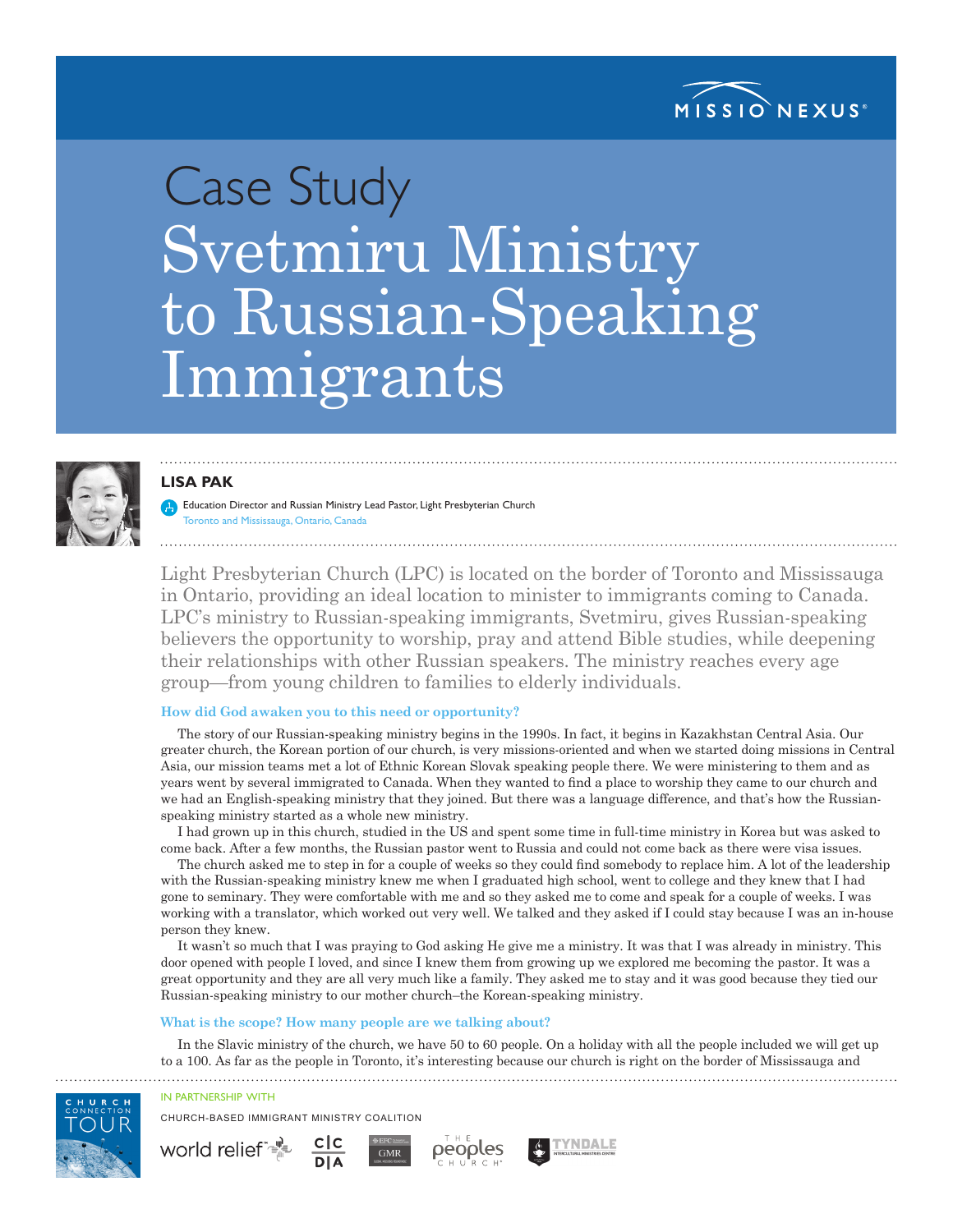

Toronto. Our area is partly industrial and really close to the airport. The origin is very Indian, actually Indian people.

All the Russian people come as far as 20 to 40 minutes away. But the Russianspeaking people in Toronto number about



Mississauga and Toronto.

100,000 people. I am not sure but those are the numbers other Eurasian-speaking pastors have given to me.

# **Did you all develop any strategy or methodology to meet this opportunity?**

What we try to do is gather with the other Russian-speaking ministries in the area, from different denominations. For example, we have gathered with the Ukrainian Catholic Church. We find that once the leaders are united, we can make a concerted effort to reach out to the population.

We do have several events throughout the year. For example, we have a free Thanksgiving event and a summer picnic where we extend invitations. People meet each other through immigration or other people's businesses or family events so in those venues we try to attract new comers.

### **You must have faced some obstacles. What are those that immediately come to mind?**

Language and culture were the most obvious obstacles. I thought, I won't be staying in this ministry too long because it is so hard every Sunday. I thought back to when the days of how difficult it was to listen to the sermon through a translator. I've learned to pick up on some of the phrases.

Also, initially my gender and age were considered as obstacles. Many of the Russian-speaking community people were of the Orthodox background when they converted to Protestant Christianity and were used to elderly gentlemen as pastors. When I came I thought, "I am not going to be here for too long so it's ok," but it took

a real getting used to it for myself, a lot of the immigrants and other people in our community.

The youngest ones obviously are kids. Several are maybe five years older than I, and we have a lot of senior citizens. I just thought that for them it would be hard for them to deal with the younger female pastor. For the first four to six weeks I think it was hard—especially when they heard from the leadership that I was staying. Those are the most difficult aspects.

But here is the interesting thing. The same thing happened to me when I was actually ministering in Korea where I was familiar with the language and culture. With the Russian community I definitely knew parts of the culture but not the subtle ones and that was interesting because I did not know the language.

But whatever they may have complained about I did not hear because my translator was very good. Perhaps she thought I did not need to hear some things. So it was a year or two afterwards that I got the impression that maybe it was difficult. The younger families who immigrated here in their 20s, and who are now in their 30s, were perfectly fine. But, in fact, now the older ones encourage me. The language is always an issue but, because I have picked it up on and off and because they know me, it's very family-like and they really welcome me.

The other aspect that I found difficult was the workload. I was already doing a full-time ministry in youth/college ministry and then this was added. So it was no longer just an age group but went from babies to the oldest people. There were baptisms and funerals and a lot of activity.

With that said, I feel blessed with this congregation because they are very diligent. They are trying to establish their lives in Canada but also maintaining the ministry so I get a lot of help. The adults are very responsible in setting an example for praise times and in organizing fellowships. We worked out all those issues.

# **What are the most transferrable principles that you have learned?**

I know this is going to sound obvious, but I hope every pastor believes this. Stick to God's Word.

When I first began I used to ask myself, "How do I make it culturally relevant?" Or, "How do I get around the language issue?" There were so many variables to think about. So I just decided I was going to preach God's Word and love them.

So God's Word and love–that's the most transferrable principle I have identified in youth ministry when I first began ministry and now in immigrant ministry. I believe that in every human being when God's Word is preached and there is sincerity behind it, regardless of language barriers or age or how cool that pastor is for young people, people are hearing and reasoning with the truth.

Another strategy is around food. It is important to spend time with people especially from different cultures—and just sit and have their food and talk about family. There is something about the casualness of breaking bread together and sharing of cultures that really brings people together.

It's interesting because a lot of the Russian-speaking people in our community have a Korean ethnic background so their

It is important to spend time with people especially from different cultures—and just sit and have their food and talk about family. There is something about the casualness of breaking bread together and sharing of cultures that really brings people together.

food, over the generations while they were living in Kazakhstan, has become fusion food like Korean and Russian food. So it is great to be able to transfer the principles of love and fellowship.

Then, speaking to them with kindness and honesty. Truly taking your time with them. Not just saying, "I am the pastor here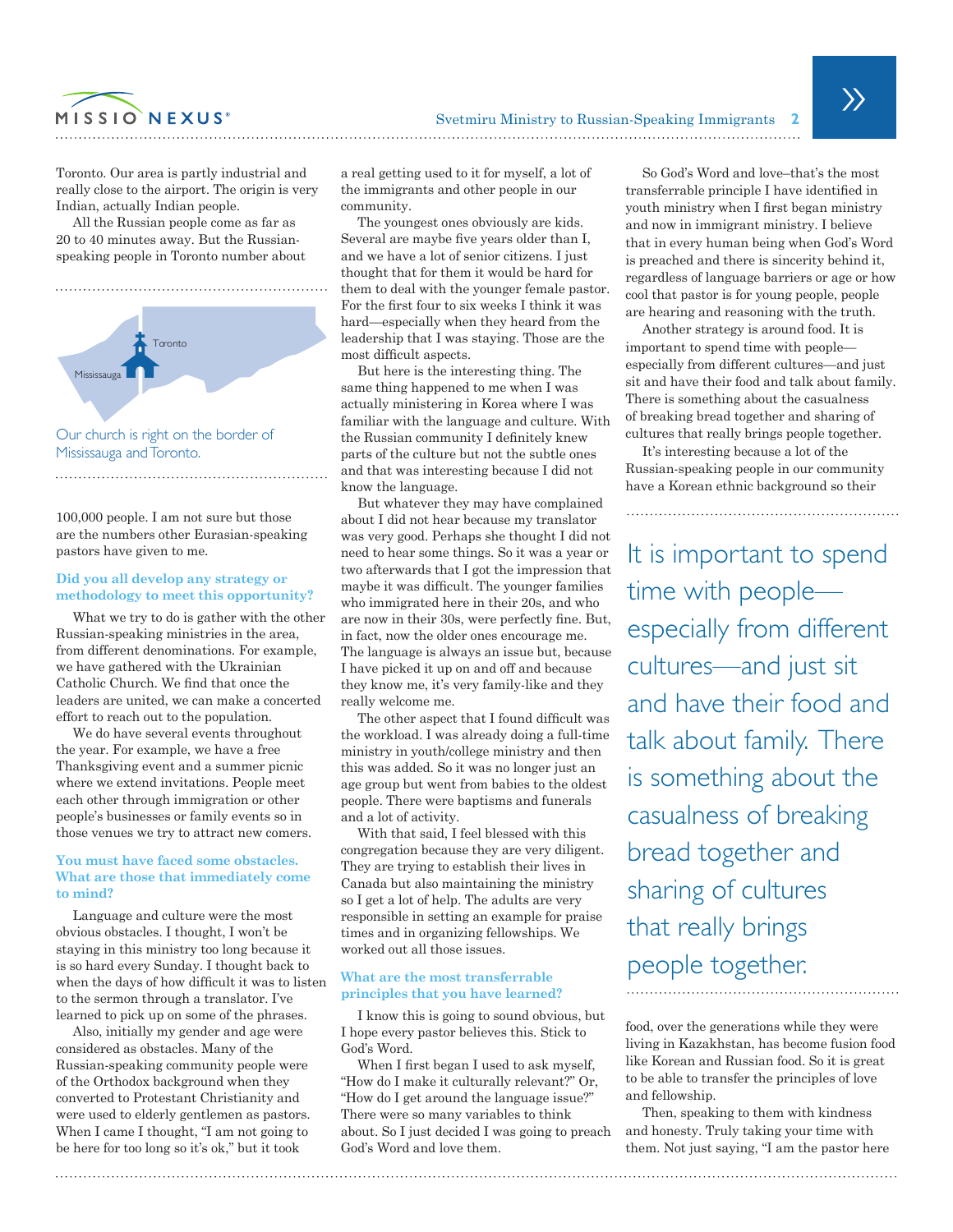

and I don't know your language so I am going to preach the Word and take off," but really spending time with them.

We established cell groups a few years ago and I can't go to each one every week, but I alternate from cell groups each week.

Showing sincere interest in the immigrants' culture and in their lives really breaks down a lot of unseen walls.

Just sitting in their homes being with them is a really great way to get through cultural barriers. I am not the best Russian speaker, but I can read their language now and I know the words in a lot of the songs that are been translated from English to Russian. You just pick up one at a time. I find a language is always easier to learn when you are singing. Showing sincere interest in the immigrants' culture and in their lives really breaks down a lot of unseen walls.

One of the other principles I found in immigrant communities is showing that you care for their kids. Many immigrants come so that their kids will have a better chance–whether America or Canada. They can get into better schools, go to college, speak English and really carry themselves with dignity.

One of my goals when I started the Russian-speaking ministry was with their kids, who were around the same age as my students. This second generation speaks English and a little bit of Russian, so we had an English-speaking youth ministry and it has worked.

All young people in our church, whether they are from Korean, Indian or Russianspeaking ministry, come to our youth group meetings, hang out together and go on mission trips together. Take care of the young generation because you know by the time the second generation becomes adults they are going to know each other. You know I really love their kids and that generation and, when the adults see that I really care about the future of the Russian-speaking ministry, it becomes the highlight.

# **What have you learned which might have taken you on a different course of action if you were to start all over again?**

Prayer and patience. Prayer is a given. Any ministry we do needs lots of prayer support but we also need patience because it took months to break the ice. These immigrant families are working from Monday to Saturday and we do get to see them on Sunday. It was after a few months of showing them that I am consistently there and also visiting their homes and showing interest that people opened up their hearts and home.

Lots of patience is needed with them because of their background in Kazakhstan—the place where they come from—is very hostile to religion and they had to be on their guard for so long. And not just Kazakhstan, but a lot of previous Soviet Union countries. For example, we have some Ukrainians in our community and we can tell they are still attached to their homeland and there are a lot of things going on in their hearts and in their thoughts. So we need to be patient when we are approaching immigrants. We need to earn their trust.

Also one other thing that encourages the Korean-speaking community is to be generous. For example, our church is big and there are lots of rooms being booked all the time. If we have the opportunity to move all the Bible study classes because the Russianspeaking group wants to use it, we should. It shows that we care for them but also we consider them part of our family.

To be honest, that's how the Korean church started to grow in Canada. Lots of people in the Caucasian churches mentored us; they made us feel important, even in the smallest things. That kind of kindness is what we should extend to other people groups.

# **You had a very unique way of getting to know this immigrant community as a result of your mission work in Central Asia. If a church wanted to know about the immigrant community around them, how would they go about doing that?**

A great thing about Toronto is its food festivals. For example, there is a weekend in the summer when the Polish community will have a street festival. Then there is Chinatown. If you lived in Toronto for a few years you get a feel for where these people live. One of the ways would be to go out and do some community outreach; not just talking about how the Gospel is

important but also meeting physical needs by volunteering through libraries or through community centers.

Canada and Toronto are very good at having community centers that are language-based depending on where your immigrant community is from. I found another awesome way is to know some of the teachers in the area—whether elementary or high school. There is always somebody who is struggling to get to know the language and the Canadian culture. Teachers will be able to point out children and families who can use some help with their needs. Meeting some of those needs opens up opportunities to reach out to the people.

#### **What is your most compelling success story?**

There are two that I want to speak of. One of them is about young people that are growing up in their new culture. I remember when I left this church to go study in the States one of the young boys, Alexey, was about five years old and was a ring bearer in a wedding. Six people attended the wedding—four of them were from my family and the church.

It was such a great encouragement when I came back and he was in grade 9 or 10. Now he is graduating high school and he is still part of our English-speaking youth. That shows you that God is working in the first generation and He really seeks to bless the second generation. They all have their issues but seeing God's faithfulness throughout the generations is great. Again, I can see where our Korean community had to overcome this 10 to 20 years ago and for me they have offered that kind of help. It's humbling and rewarding on my part.

Another success story has to do with a really great brother of mine, Slava. He was a brilliant student in Kazakhstan and has the hands of a surgeon. He was single and He felt God told him to come Canada. You rarely see young single guys get their visa to come because it's thought they are going to stay and be dependent on the system. But somehow he made it here and started from the bottom.

Though he was very educated and smart, he did not know English well. He started working part-time jobs here and there as a security guard. I think a lot of immigrant people give-up because they see that their life is going nowhere and they settle for these jobs.